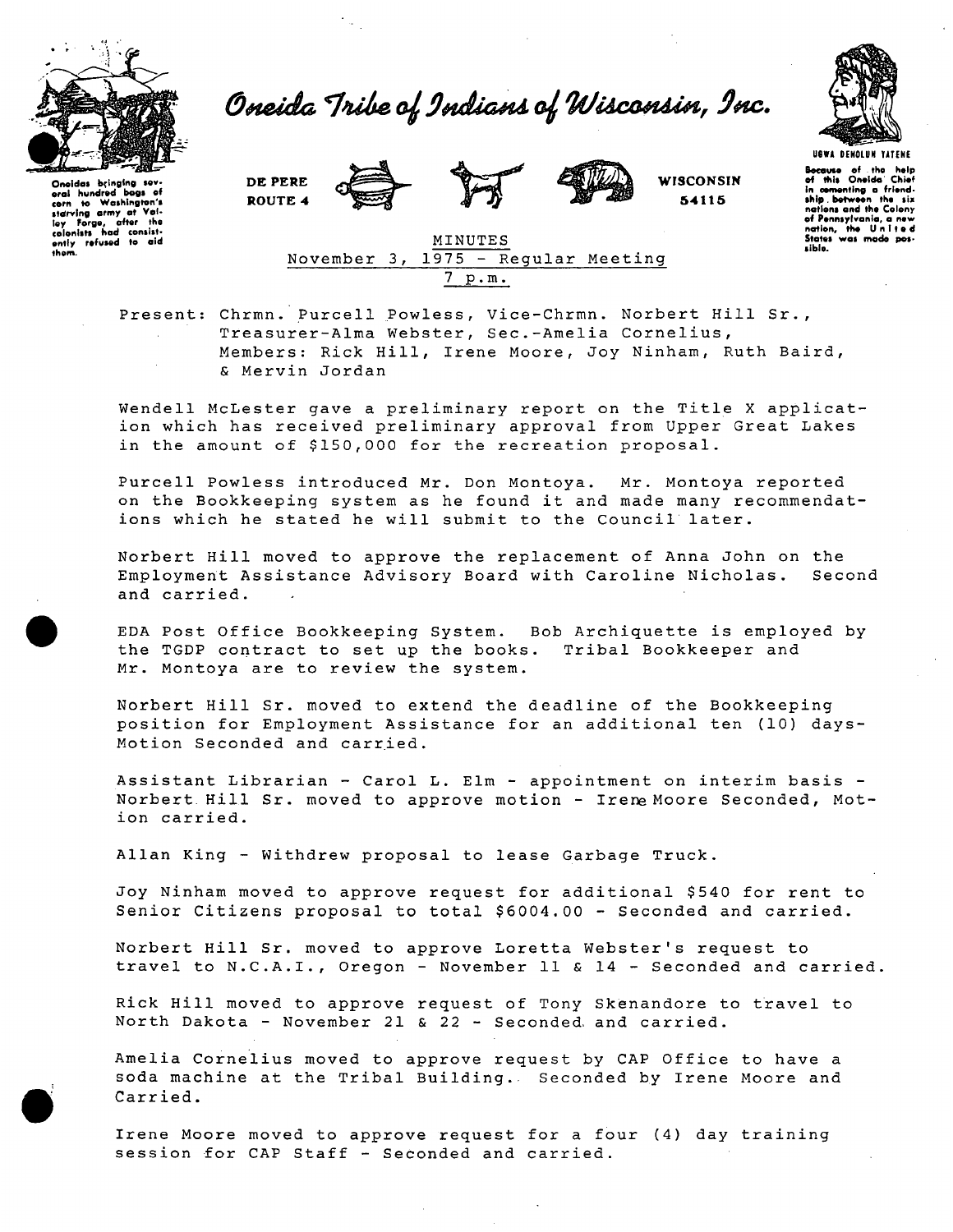

*Oneida 9Midland A^ WUCOHAI^I 9HC.* 



Oneidas bringing sov.<br>aral hundred buas of or to Washington's<br>*• urving army ut Val-*<br>*• urving army ut Val-*<br>• Forgo. offer the<br>• unly refused to ald<br>• unly refused to ald<br>• ison. **DE PERE ROUTE 4** 



**WISCONSIN 5411 5** 

**UBWi OfHOLUi.**  <del>Because</del> of the help<br>of this Oneida Chief In comonting a friend-<br>ship botwoon the six nations and the Colony of Pennsylvania, a new<br>notion, the United Status was made >ibl«.

Carl Smith request to sign management contract - discussion. Ruth Baird moved to allow Carl Smith the authority to make final recommendation on. management contract under the signature of Tribal Chairman - Seconded and carried.

*- 2 -*

Land Business - Ruth Baird move to approve the request to submit to area Office to subdivide property on Quarry Road - Seconded and carried.

Rick Hill move to notify by letter to Ronald McLester to allow Tribal Members access to sand and gravel from pit - Seconded and Carried.

Norbert Hill Waccept land release of Roxanne Cornelius Skenandore of 2 acres to brother Russell Cornelius - Seconded and carried.

Ruth Baird - move to approve application of land lease to Russell Lee Cornelius - Seconded and carried.

Rick Hill - move to accept land lease application of Lloyd King lot 8 of Ridgeland Community - Seconded and carried.

Norbert Hill - move to accept application of James House for land lease of Cora House Site - Seconded and carried.

Norbert Hill - moved to accept Ann Spiegal change land lease application to Cora House site - Seconded and carried.

Gary Schuyler - check with Elsie Bennett on his modification.

Dave Powless - questions on his lease of Tribal Land.

Perc Test - Scattered sites - Mrs. Hill requested to have Indian Health Service meet with Tribal members concerning the Perc Test on Tribal land. Irene Moore move to request I.P.H.S. to meet with some Tribal members concering perc tests on Tribal Land.

Ruth Baird move to proceed with purchase of Luthern Church property - 1 opposed - 7 for.

Rick Hill - moved to table appraisal of Dellora Cornelius until all have opportunity to see report - Seconded and carried.

Revised Constitution nad by Laws submitted to Council members for review.

Norbert Hill - move to adopt  $I.A.T.$  support by Congress -Resolution #1 - Seconded and carried.